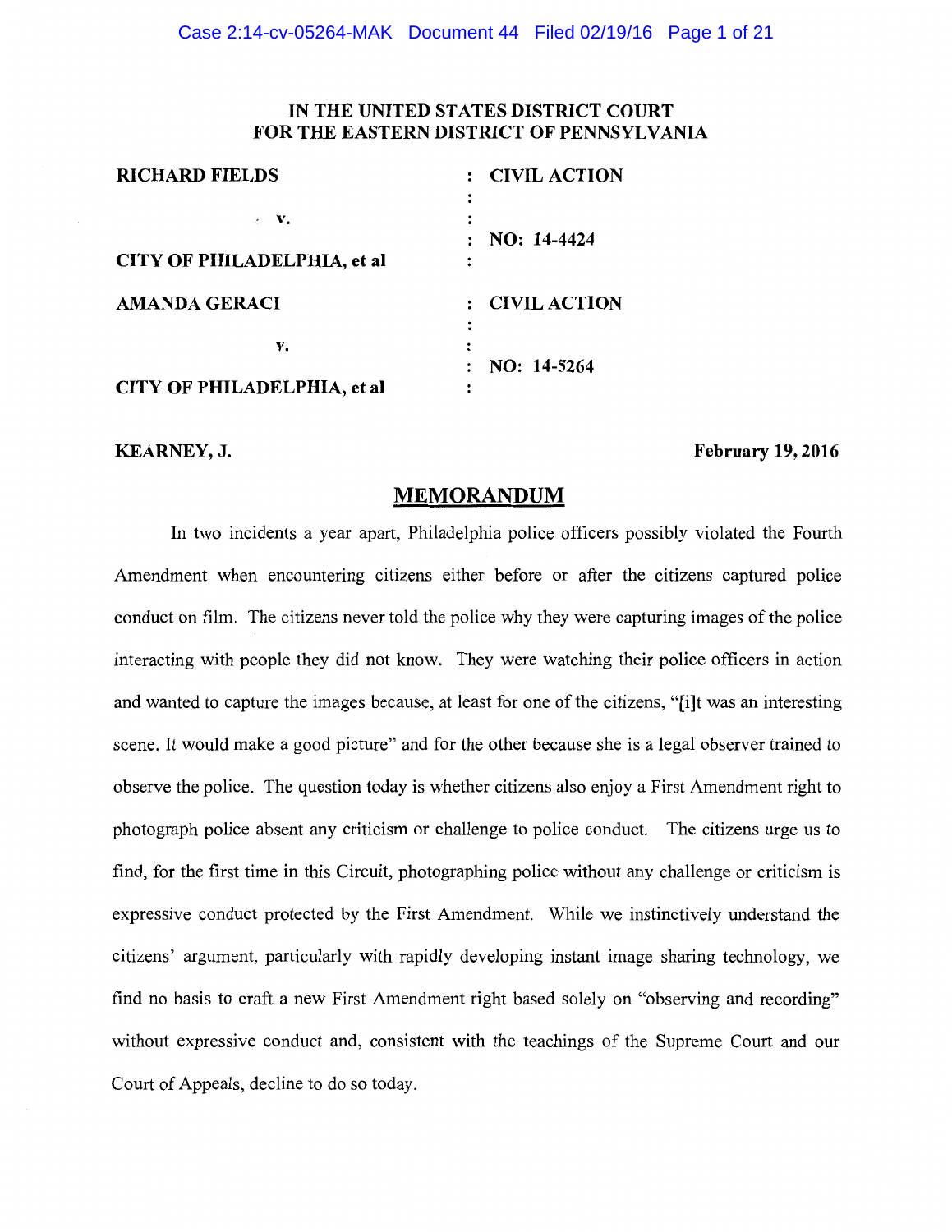### Case 2:14-cv-05264-MAK Document 44 Filed 02/19/16 Page 2 of 21

We begin by reminding the parties we are not addressing whether the officers' conduct violated the Fourth Amendment which awaits the jury's credibility evaluation. We are also not addressing a First Amendment right to photograph or film police when citizens challenge police conduct. We focus only on the facts in this case. Our analysis must temporally separate the police's taking of a cell phone, arresting the citizen or applying excessive force. While courts applying the Fourth Amendment have long held police may not seize phones or arrest citizens without probable cause and cannot use excessive force, this case asks us only to study one snapshot in time through the lens of the First Amendment only: whether photographing or filming police on our portable devices without challenging police is expressive conduct protected by the First Amendment.

# *Richard Fields' conduct*

On September 13, 2013, Temple University student Richard Fields ("Fields") stopped walking on the Broad Street sidewalk to use his cell phone to photograph approximately twenty (20) police officers standing outside a home hosting a party.<sup>1</sup> He thought "what a scene, and ... took a picture from the other side of the street."<sup>2</sup> "It was an interesting scene. It would make a good picture..."<sup>3</sup> "I just thought that would make a great picture.... It was pretty cool, it was like a mob of them, so I was, like, just take a picture."<sup>4</sup> He did not say a word to anyone.<sup>5</sup> Fields does not claim taking another picture.

Officer Sisca approached him after he took the picture.<sup>6</sup> Fields alleges Officer Sisca questioned him, "[d]o you like taking pictures of grown men?" Fields answered "No, I'm just walking by." Officer Sisca asked him to leave. Fields refused to leave "[b]ecause I felt that I was doing nothing wrong. I was perfectly acting within my rights just standing on the sidewalk, taking a picture of public property."<sup>7</sup> Fields "was about 15 feet away from any police officer."<sup>8</sup>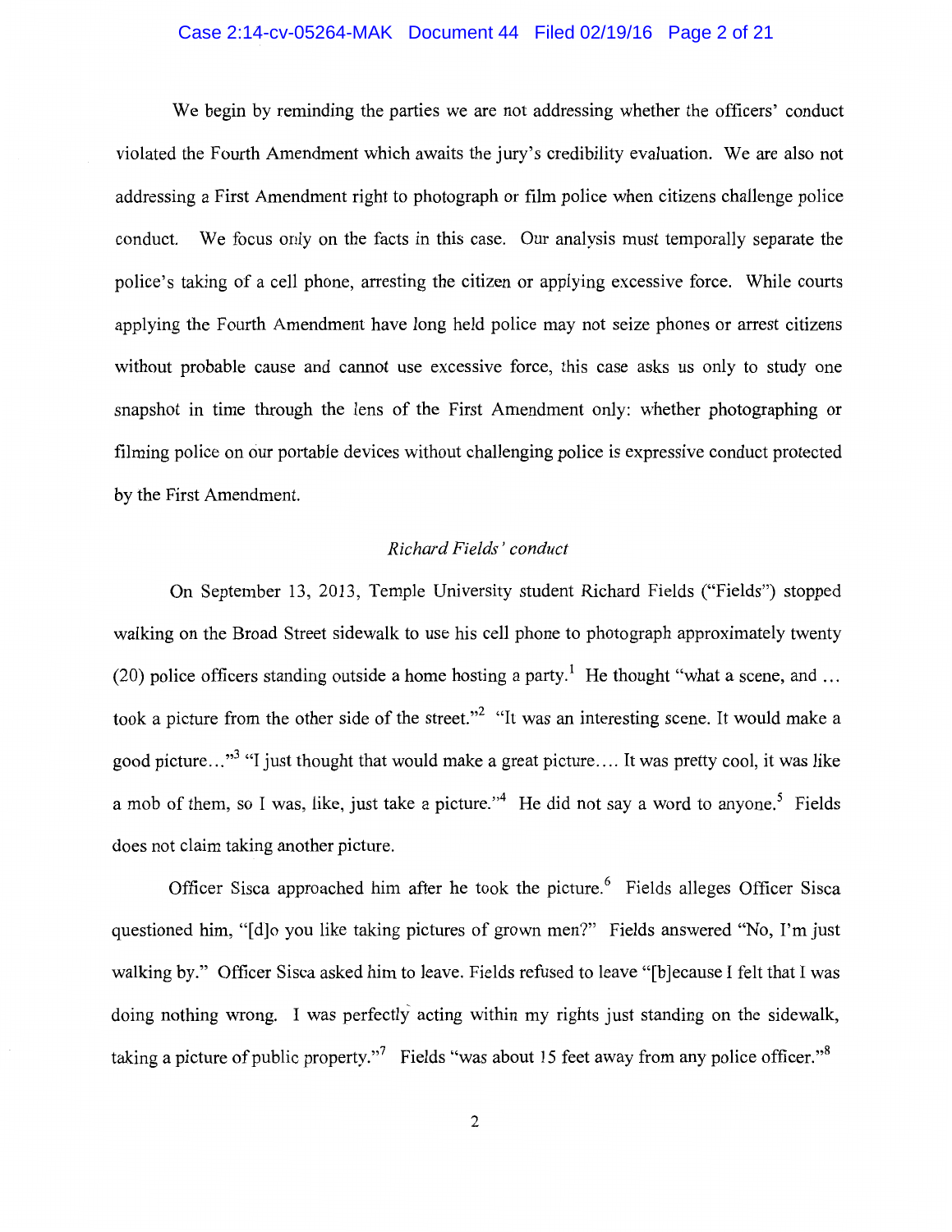### Case 2:14-cv-05264-MAK Document 44 Filed 02/19/16 Page 3 of 21

After Fields refused to leave, Officer Sisca detained him, handcuffed him, emptied his pockets, took his cell phone and searched his phone.<sup>9</sup> Officer Sisca did not delete the photo. Officer Sisca placed Fields in a police van while he cited Fields for Obstructing Highway and Other Public Passages under 18 Pa.C.S.§5507. After citing him, Officer Sisca returned the cell phone and released Fields from custody.<sup>10</sup> Officer Sisca did not appear for the court hearing on the citation.

Fields seeks damages under 42 U.S.C. §1983 against Officer Sisca alleging retaliation for exercising a First Amendment right to "observe and record" police, and for violating his Fourth Amendment rights against unreasonable search and seizure, and false arrest. Fields also seeks damages under §1983 for malicious prosecution. These facts, taken in the light most favorable to Fields, could result in Fourth Amendment liability arising from Officer Sisca's possibly inexplicable statement and conduct. But the question today is whether the First Amendment protects Fields from police retaliating against him for photographing them without criticizing or challenging police before or contemporaneous with the photo.

## *Amanda Geraci 's conduct*

Amanda Geraci ("Geraci") is a self-described "legal observer" who, following training at Cop Watch Berkley, observes interaction between police and civilians during civil disobedience or protests.<sup>11</sup> She claims to wear a pink identifier.<sup>12</sup> While she thinks the police know who she is, she is not a liaison with the police.<sup>13</sup> Before 6:45 A.M. on September 21, 2012, Geraci attended a public protest against hydraulic fracturing near the Pennsylvania Convention Center in Philadelphia, and carried a camera with her to videotape the scene.<sup>14</sup> She described the people as "excited. They were dancing, they were playing music. Relatively chill, I guess."<sup>15</sup>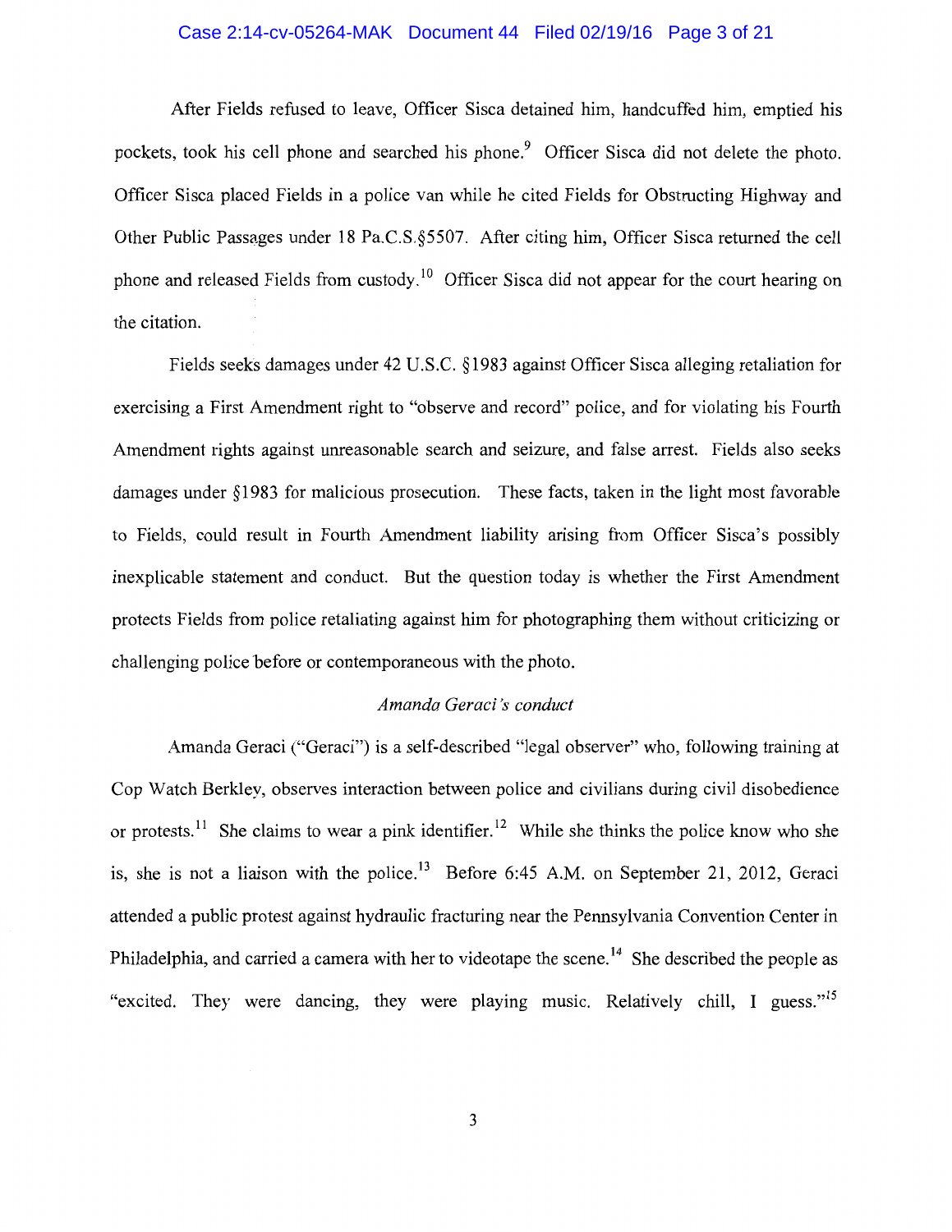## Case 2:14-cv-05264-MAK Document 44 Filed 02/19/16 Page 4 of 21

Approximately six to ten civil affairs officers attended to manage crowd control and ensure convention guests could enter the Convention Center. <sup>16</sup>

During the protest, Philadelphia police arrested one of the protestors.<sup>17</sup> Geraci moved closer to get a better view and hoped to videotape the incident.<sup>18</sup> Geraci claims Officer Brown "attacked her" by physically restraining her against a pillar and preventing her from videotaping the arrest.<sup>19</sup> Geraci recalls this as being her only physical interaction with the police despite having attended at least twenty (20) similar events.<sup>20</sup> The police released Geraci and did not arrest or cite her.<sup>21</sup> Geraci could not remember any other police officers around her.<sup>22</sup> Geraci recalls telling Officer Brown "things like I'm not doing anything wrong. I was just legal observing. I don't remember much. It's very blurry. Like it was really kind of shocking."<sup>23</sup>

Geraci seeks damages under 42 U.S.C. §1983 for First Amendment retaliation against Officer Brown and the City of Philadelphia and claims her peaceful attempt to observe and record police amounts to an exercise of a First Amendment right. Geraci also seeks damages under § 1983 against Officer Brown and three fellow officers, Defendants Barrow, Jones and Smith, for violating her Fourth Amendment right to be free from excessive force when she tried to get a better view of the police arrest. Although Geraci does not claim Officers Barrow, Jones or Smith had any physical contact with her and she cannot testify they were ever near her, she seeks recovery against them because they failed to intervene in Officer Brown's alleged use of excessive force.

## **I. ANALYSIS OF FIRST AMENDMENT RETALIATION CLAIM**

Fields and Geraci filed separate actions under 42 U.S.C. §1983 seeking damages for constitutional injuries inflicted by individual Philadelphia police officers and their employer City of Philadelphia.<sup>24</sup>

4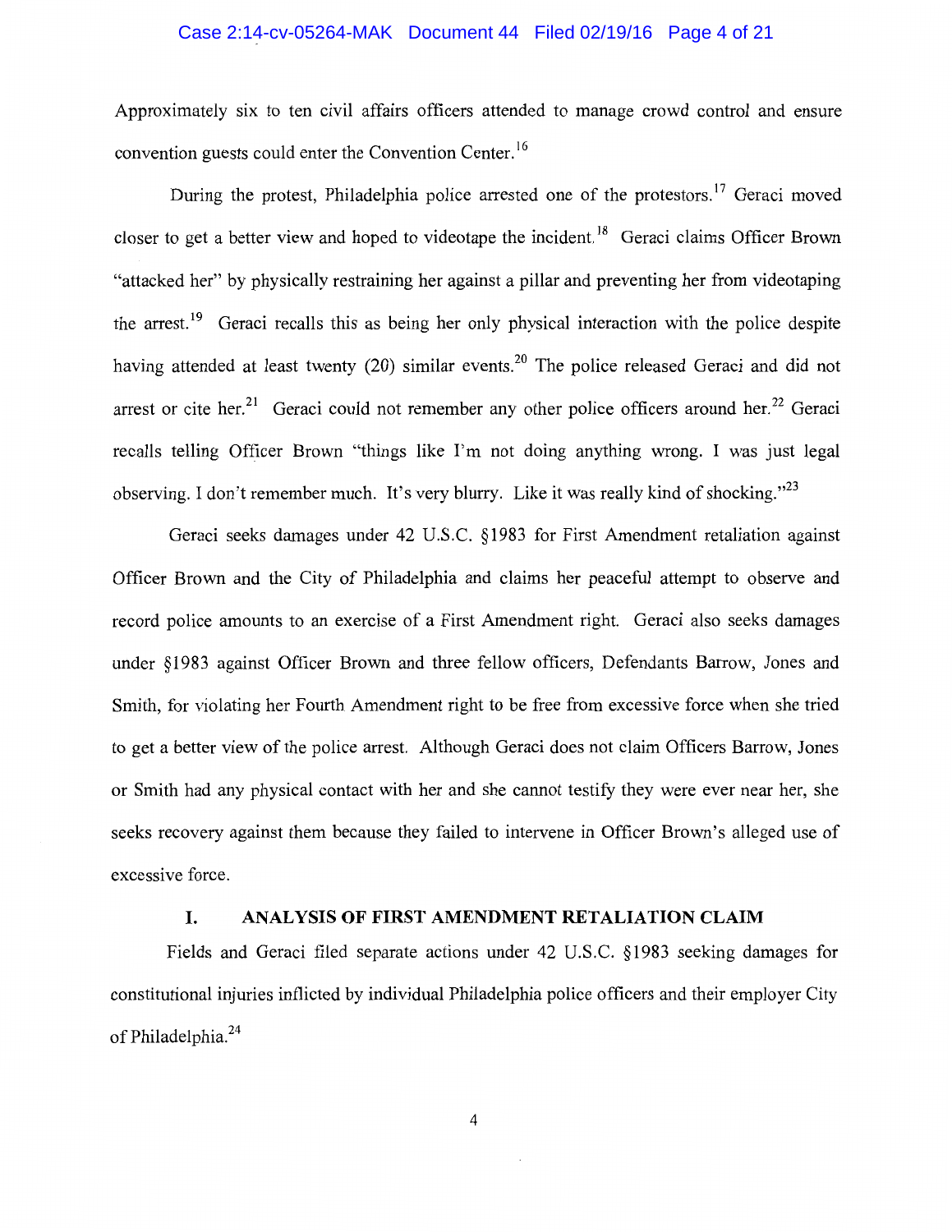### Case 2:14-cv-05264-MAK Document 44 Filed 02/19/16 Page 5 of 21

While the officers seek dismissal of the First Amendment retaliation claim based on qualified immunity, and the City based on lack of supervisory liability under *Monell v. Dep't of Soc. Servs. of City of New York*<sup>25</sup>, we focus on the threshold issue: whether Fields or Geraci engaged in First Amendment protected conduct. We find there is no First Amendment right under our governing law to observe and record police officers absent some other expressive conduct. As we find Fields and Geraci did not engage in constitutionally protected conduct, we do not address the potentially liable parties and their defenses.

We first analyze the facts of expressive conduct adduced by Fields and Geraci under the customary analysis and then address Fields' and Geraci's argument we should expand our understanding of expressive conduct to include taking, or attempting to take, a photograph.

# **A. Fields and Geraci offer no factual basis for customary expressive conduct required for a First Amendment retaliation claim.**

To prevail on their First Amendment retaliation claim, Fields and Geraci must prove "(1) each engaged in constitutionally protected conduct; (2) defendant officials took adverse action sufficient to deter a person of ordinary firmness from exercising constitutional rights; and (3) the constitutionally protected conduct was a 'substantial or motivating factor' in the decision to take adverse action against the plaintiff."  $26$ 

Fields' and Geraci's alleged "constitutionally protected conduct" consists of observing and photographing, or making a record of, police activity in a public forum.<sup>27</sup> Neither uttered any words to the effect he or she sought to take pictures to oppose police activity. Their particular behavior is only afforded First Amendment protection if we construe it as expressive conduct.<sup>28</sup> Because we find this issue dispositive on all of Plaintiffs' First Amendment retaliation claims, we first address whether Fields' and Geraci's conduct is constitutionally protected activity under prevailing precedent.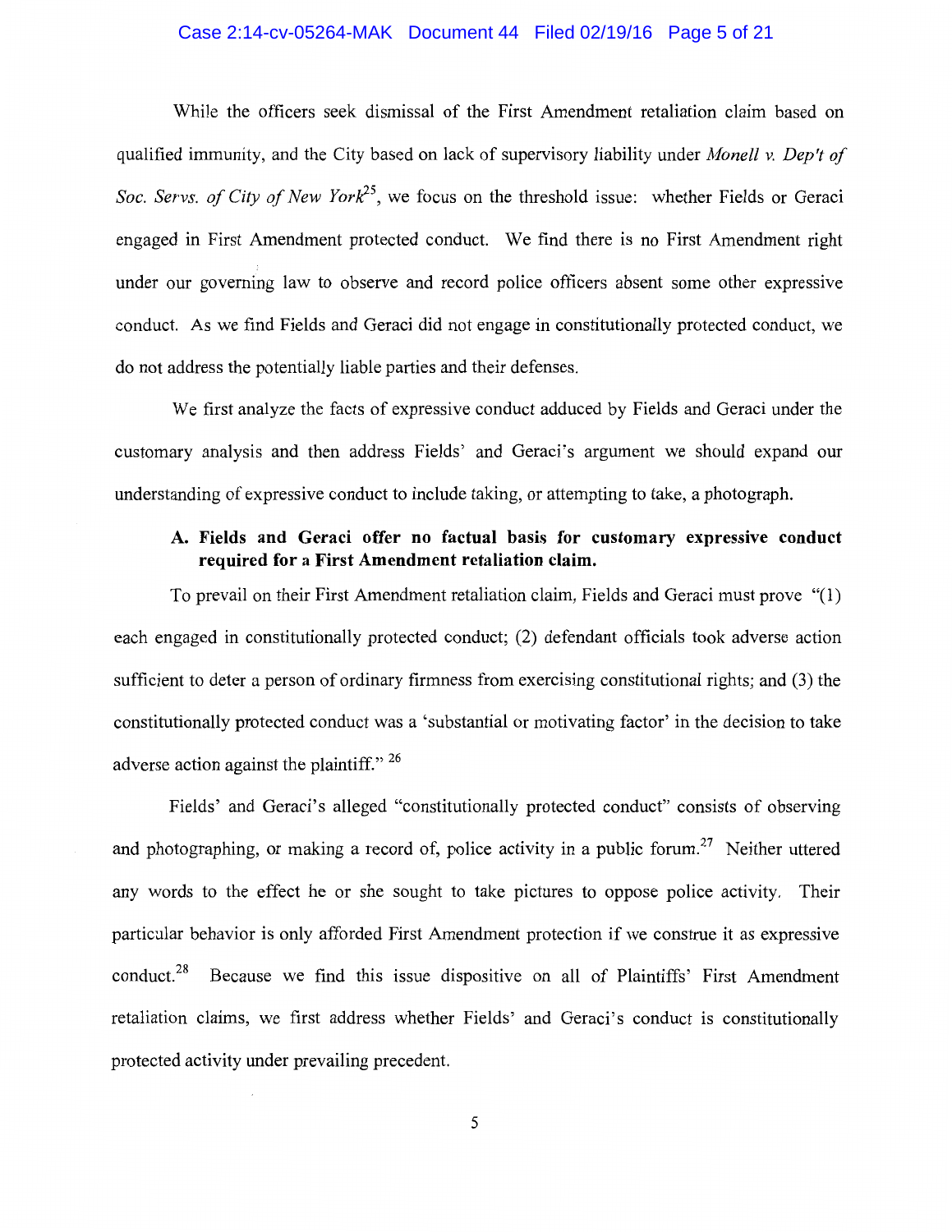## Case 2:14-cv-05264-MAK Document 44 Filed 02/19/16 Page 6 of 21

We analyze Fields' and Geraci's conduct mindful of the Supreme Court's admonition "[w]e cannot accept the view that an apparently limitless variety of conduct can be labeled 'speech' ...."<sup>29</sup> "[I]t is the obligation of the person desiring to engage in assertedly expressive conduct to demonstrate that the First Amendment even applies."<sup>30</sup> "Expressive conduct exists where 'an intent to convey a particularized message was present, and the likelihood was great that the message would be understood by those who viewed it."<sup>31</sup> "[T]his is a fact-sensitive, context-dependent inquiry, and ... the putative speaker bears the burden of proving that his or her conduct is expressive." <sup>32</sup>

As the Supreme Court explained in *Texas* v. *Johnson,* we recognize expressive conduct in the areas of picketing, armband-wearing, flag-waving and flag-burning.<sup>33</sup> "Conduct is protected by the First Amendment when the 'nature of [the] activity, combined with the factual context and environment in which it was undertaken', shows that the 'activity was sufficiently imbued with elements of communication to fall within the First Amendment's scope."<sup>34</sup> In addition, "context is crucial to evaluating an expressive conduct claim because 'the context may give meaning to the symbol' or act in question."<sup>35</sup> The conduct must be direct and expressive; we cannot be left guessing as to the "expression" intended by the conduct.

Applying this standard, we conclude Fields and Geraci cannot meet the burden of demonstrating their taking, or attempting to take, pictures with no further comments or conduct is "sufficiently imbued with elements of communication" to be deemed expressive conduct. Neither Fields nor Geraci direct us to facts showing at the time they took or wanted to take pictures, they asserted anything to anyone. There is also no evidence any of the officers *understood* them as communicating any idea or message.

6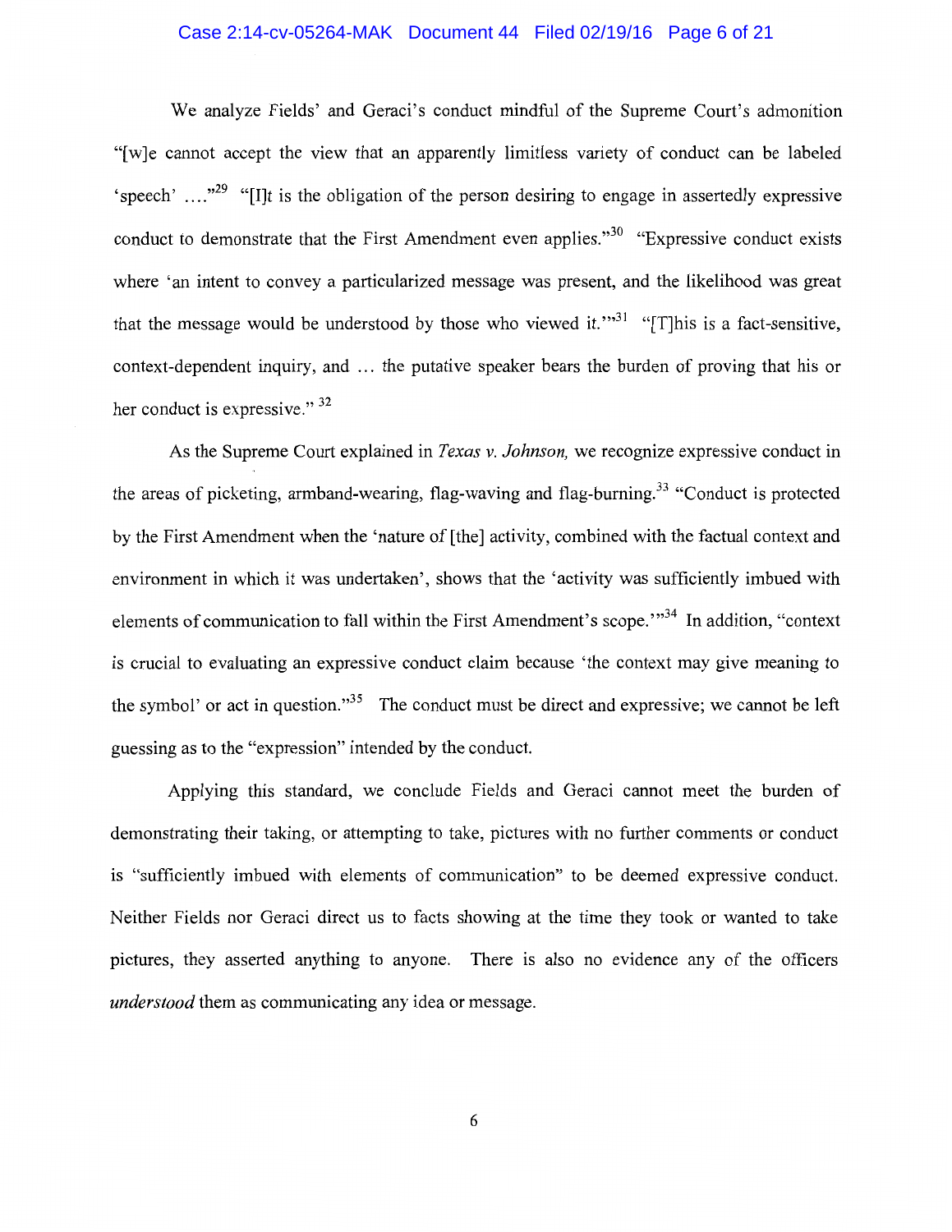## Case 2:14-cv-05264-MAK Document 44 Filed 02/19/16 Page 7 of 21

As in *Traster* and *Tenafly,* we find Fields and Geraci offered nothing more than a "bare assertion" of expressive conduct. Because this bare assertion falls short of their burden of proof following discovery, Fields and Geraci cannot proceed on a First Amendment retaliation claim under our customary analysis.

# B. Expanding "expressive conduct" to include "observing and recording."

Fields and Geraci essentially concede they spoke no words or conduct expressing criticism of the police before or during their image capture. They instead want to persuade us "observing" and "recording" police activity is expressive conduct entitled to First Amendment protection as a matter of law. In their view, observing is a component of "criticizing" and citizens may engage in speech critical of the government. We find no controlling authority compelling this broad a reading of First Amendment precedent.

# a. Guidance in the Third Circuit.

Our Court of Appeals recognizes "videotaping or photographing the police in the performance of their duties on public property *may* be a protected activity. " 36 Quoting *Gilles v. Davis,* our Court of Appeals in *Kelly v. Borough of Carlisle* stated, "more generally, photography or videography that has a communicative or expressive purpose enjoys some First Amendment protection."37 While acknowledging activities observing and recording the police *may* be protected, our Court of Appeals has never held speech unaccompanied by an expressive component is always afforded First Amendment protection.<sup>38</sup> The Court of Appeals for the Third Circuit's pronouncement in *Kelly,* stating videotaping police officers *may* be protected activity, together with our reading of these district court cases, compels us to apply a similar traditional First Amendment analysis when assessing whether speech or conduct may be afforded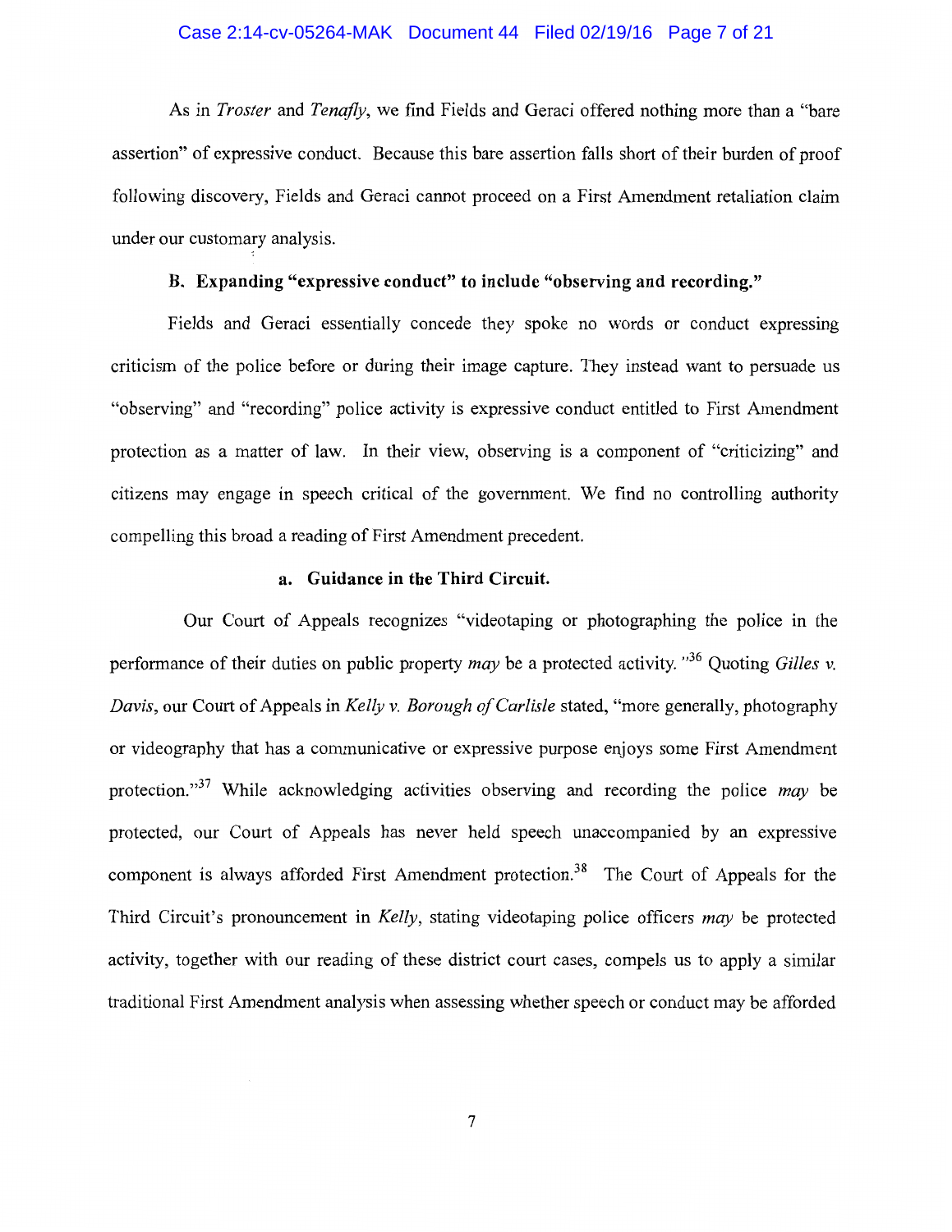# Case 2:14-cv-05264-MAK Document 44 Filed 02/19/16 Page 8 of 21

constitutional protection, inquiring whether the activity is "expressive" or otherwise "critical" of the government.

Our Court of Appeals discussed the purported "right" to videotape officers most recently in its non-precedential opinion in *True Blue Auctions v. Foster*,<sup>39</sup> where plaintiff videotaped a private auction and police ordered him to remove an auction sign. Plaintiff claimed the police violated his First Amendment rights because they "threatened to arrest" him if he continued to videotape them. Our Court of Appeals affirmed the district court's order granting officers' qualified immunity because at the time of the alleged incident there was "no clearly established constitutional right to videotape the officers without threat of arrest."<sup>40</sup> In 2013, the court of appeals recognized "our case law does not clearly establish a right to videotape police officers performing their official duties."41 No Third Circuit case since *True Blue Auctions* holds there is a blanket First Amendment right to videotape or photograph officers.

Following *Kelly v. Borough of Carlisle,* several district courts in this circuit similarly contemplate a constitutional right to observe and record *may* exist in certain circumstances, but none has so held when there is an absence of protest or criticism. Judge Dalzell in *Fleck v. Trustees of Univ. of Pennsylvania* granted summary judgment to defendant officers on plaintiffs' claim officers violated their First Amendment rights when seizing a video camera after plaintiffs allegedly refused to shift the camera away from officers' faces after being ordered to do so.<sup>42</sup> Judge Dalzell acknowledged "the right to record matters of public concern is not absolute" and consistent with *True Blue* confirmed, albeit in the context of qualified immunity, "our case law does not clearly establish a right to videotape police officers performing their official duties."

Judge McHugh in *Gaymon v. Borough of Collingdale43* rejected qualified immunity where plaintiff videotaped police while verbally protesting police harassing her husband during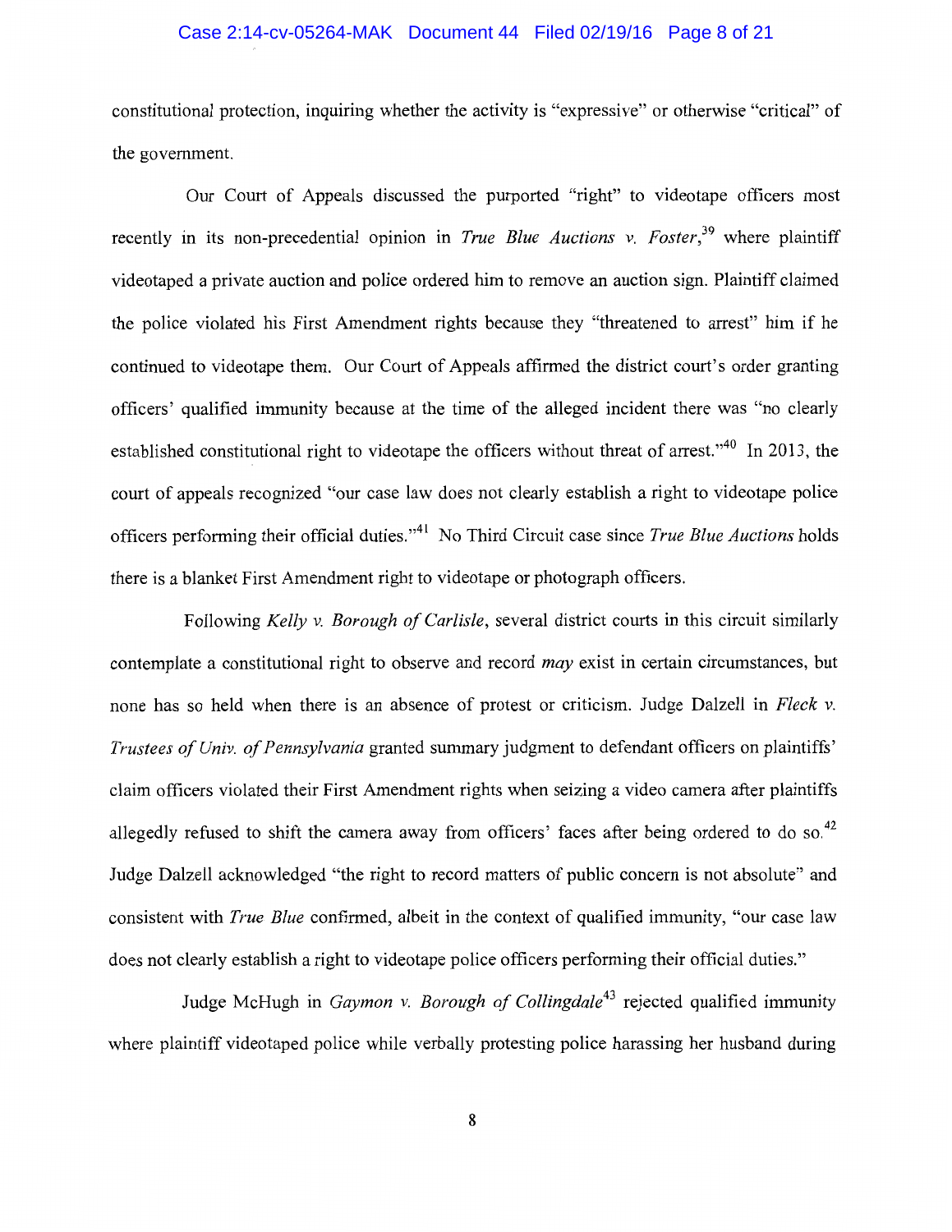### Case 2:14-cv-05264-MAK Document 44 Filed 02/19/16 Page 9 of 21

an arrest. "It is indisputable that 'the First Amendment protects a significant amount of verbal criticism and challenge directed at police officers.' In fact, the Supreme Court has gone so far as to say that 'the freedom of individuals verbally to oppose or challenge police action without thereby risking arrest is one of the principal characteristics by which we distinguish a free nation from a police state. $\cdots$ <sup>44</sup>

Fields and Geraci direct us to Judge Bartle's holding in *Robinson v. Fetterman<sup>45</sup>*and Judge Yohn's holding in *Montgomery v. Killingsworth<sup>46</sup>* to argue the right to observe and record is protected by our First Amendment regardless of context. We find no inherent conflict between these cases and our decision today.

In *Robinson,* plaintiff expressed displeasure with the police's method of inspecting trucks on a highway. He contacted his state representative to express his opinion, and inquire about his rights to videotape. By all accounts, Robinson's activities were expressive from the start. On two occasions, police officers approached and investigated Robinson. Videotaping in conjunction with an intent to chronicle or criticize the alleged unsafe manner in which officers inspected trucks on a state roadway is "speech" critical of the government, as Judge Bartle concluded in that case. Based on the particular facts gleaned during the bench trial in *Robinson,*  Judge Bartle entered judgment for the plaintiff on his First Amendment retaliation claim, holding an individual observing and videotaping for the stated purpose of challenging or protesting police conduct is expressive conduct entitled to First Amendment protection.<sup>47</sup>

Judge Yohn's cogent and exhaustive analysis in *Montgomery v. Killingsworth* applies a similar test for assessing conduct protected by the First Amendment.<sup>48</sup> As Judge Yohn observed last year, "Peaceful criticism of a police officer performing his duties in a public place is a protected activity under the First Amendment."<sup>49</sup> Judge Yohn noted, "this protection,

9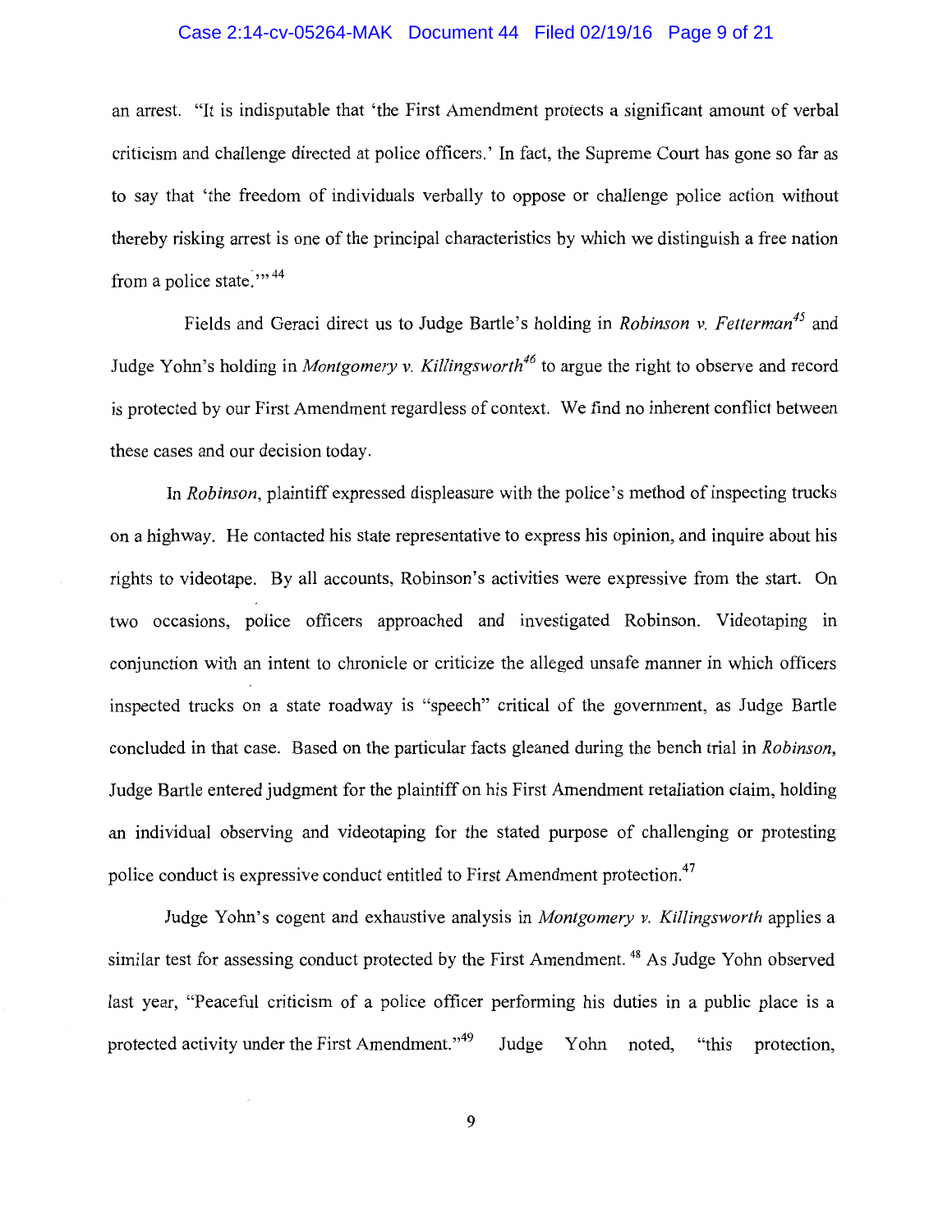## Case 2:14-cv-05264-MAK Document 44 Filed 02/19/16 Page 10 of 21

however, is not absolute."<sup>50</sup> Quoting the Supreme Court in *Colten v. Kentucky*,<sup>51</sup> and as it relates to Fields, Judge Yohn found "conduct in refusing to move on after being directed to do so was not, without more, protected by the First Amendment."<sup>52</sup>

Because Fields and Geraci do not adduce evidence their conduct may be construed as expression of a belief or criticism of police activity, under governing Supreme Court or Third Circuit precedent we do not find they exercised a constitutionally protected right for which they suffered retaliation. This is fatal to their First Amendment retaliation claim.<sup>53</sup> We find the citizens videotaping and picture-taking in *Montgomery, Gaymon, Fleck* and even *Robinson* all contained some element of expressive conduct or criticism of police officers and are patently distinguishable from Fields' and Geraci's activities.

Each situation remains subject to analysis based on the unique set of facts presented. Police officers remain limited by the Fourth Amendment proscriptions including false arrest, unreasonable search and excessive force in all situations, including those involving videotaping and photography.

## **b. Guidance from other authorities.**

We recognize courts outside the Third Circuit and at least one noted commentator have found observing and photographing police activity without any criticism of the government fall within the realm of First Amendment protected activity. While we understand these opinions, the present law in this Circuit does not recognize a First Amendment right to observe and record without some form of expressive conduct and photographing police is not, as a matter of law, expressive activity.

Several circuits analyzing this identical issue have interpreted activities involving citizens observing and recording police more broadly. In *Smith v. City of Cumming*<sup>54</sup>, the Eleventh Circuit found citizens had a First Amendment right, subject to reasonable time, manner and place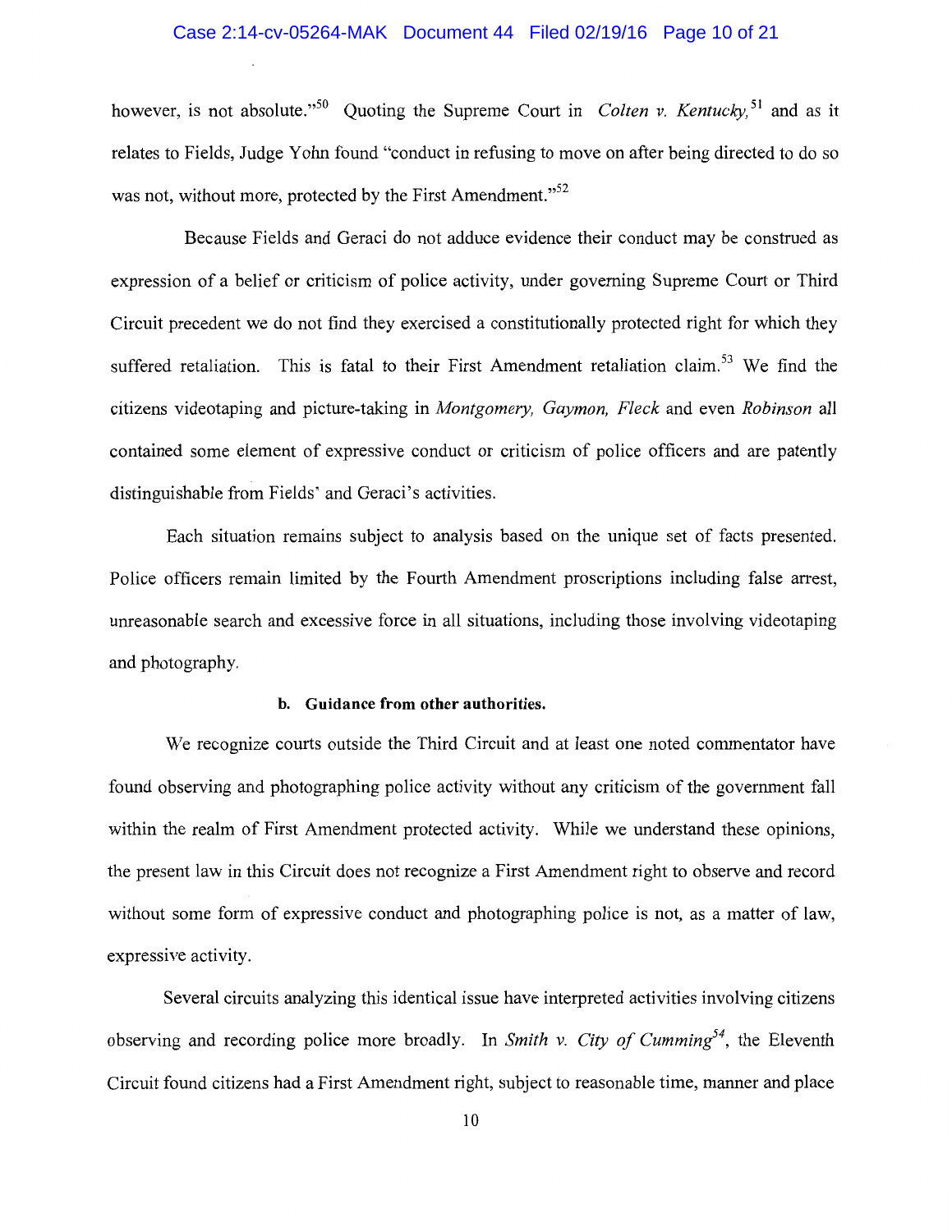#### Case 2:14-cv-05264-MAK Document 44 Filed 02/19/16 Page 11 of 21

restrictions, to photograph or videotape police, because in their view "the First Amendment protects the right to gather information about what public officials do on public property."<sup>55</sup> Drawing an analogy to the line of cases permitting journalists a First Amendment right to access information for news gathering, and relating a paramount First Amendment interest in promoting free discussion of governmental affairs and to prevent corruption, the Courts of Appeals for the First Circuit and Ninth Circuit have similarly held citizens photographing or observing official conduct is merely information gathering, similar to protections afforded to news sources, which is a necessary step in the process of expressing a right to criticize or challenge government behavior. 56

Most recently, in *Garcia v. Montgomery County, Maryland*,<sup>57</sup> the district court held a photojournalist had "a constitutional right to video record public police activity" but ultimately concluded the right was not clearly established at the time of the incident and found the officers entitled to qualified immunity Interpreting the First Amendment in a broad manner, the court reasoned,

> [R]ecording governmental activity, even if that activity is not immediately newsworthy, has the potential to prevent government abuses through scrutiny or to capture those abuses should they occur. As [plaintiff] stated, recording police activity enables citizens to 'keep them honest,' an undertaking protected by the First Amendment.<sup>58</sup>

We also recognize commentary suggesting image capture before the decision to transmit the image is, as a matter of law, expressive conduct.<sup>59</sup> While we appreciate Professor Kreimer's analysis as it relates to shared images, or an intent to share images, Fields and Geraci do not suggest they intended to share their images immediately upon image capture. Geraci wanted to observe only and Fields took a picture of an "interesting" and "cool" scene.

11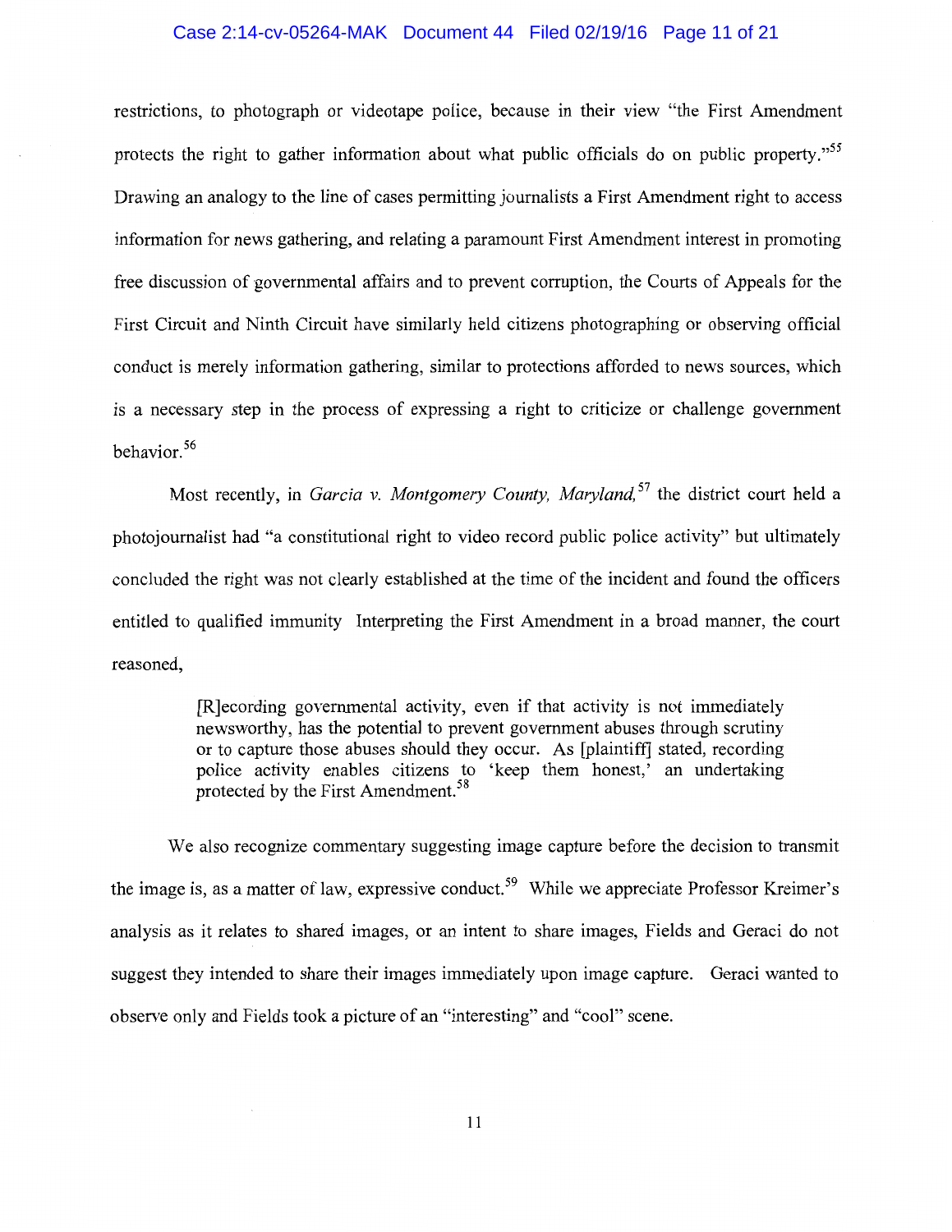## Case 2:14-cv-05264-MAK Document 44 Filed 02/19/16 Page 12 of 21

We find these authorities are inapposite. We need not apply a qualified immunity standard as we do not find a right *ab initio.* 60 Neither Fields nor Geraci assert they engaged in conduct "critical" of the government; both assert they were only "observing" police activity. They are not members of the press. Each engaged in activity they personally described as nonconfrontational "observing" and "recording." Unlike the situation contemplated by *Kelly*  involving critical or expressive conduct, there is no dispute Geraci attended the protest against fracking intending to "observe" any interaction between the crowd and police. We do not find Geraci's attempt to get a better look and possibly film protected speech the same as expressing or criticizing police conduct. Geraci may have filmed a peaceful arrest of an otherwise unruly protester. We do not find this conduct "expressive" simply because she attempted to film police activity. We reach a similar conclusion as to Fields. Fields does not allege he engaged in speech or expressive conduct critical of the police. Fields claims he was walking down the street and stopped to take a picture of something interesting to him.

There is no contrary authority by the Supreme Court or our Court of Appeals holding a citizen observing or recording police without criticism or challenge is engaging in the expressive conduct necessary for First Amendment protection. As such, summary judgment will be granted Defendants on Fields' and Geraci's First Amendment retaliation claims.

## **III. ANALYSIS OF FOURTH AMENDMENT CLAIMS**

We find sufficient evidence to deny summary judgment on the excessive force and false arrest/imprisonment claims against the officers but grant summary judgment on Fields' claim for malicious prosecution.<sup>61</sup>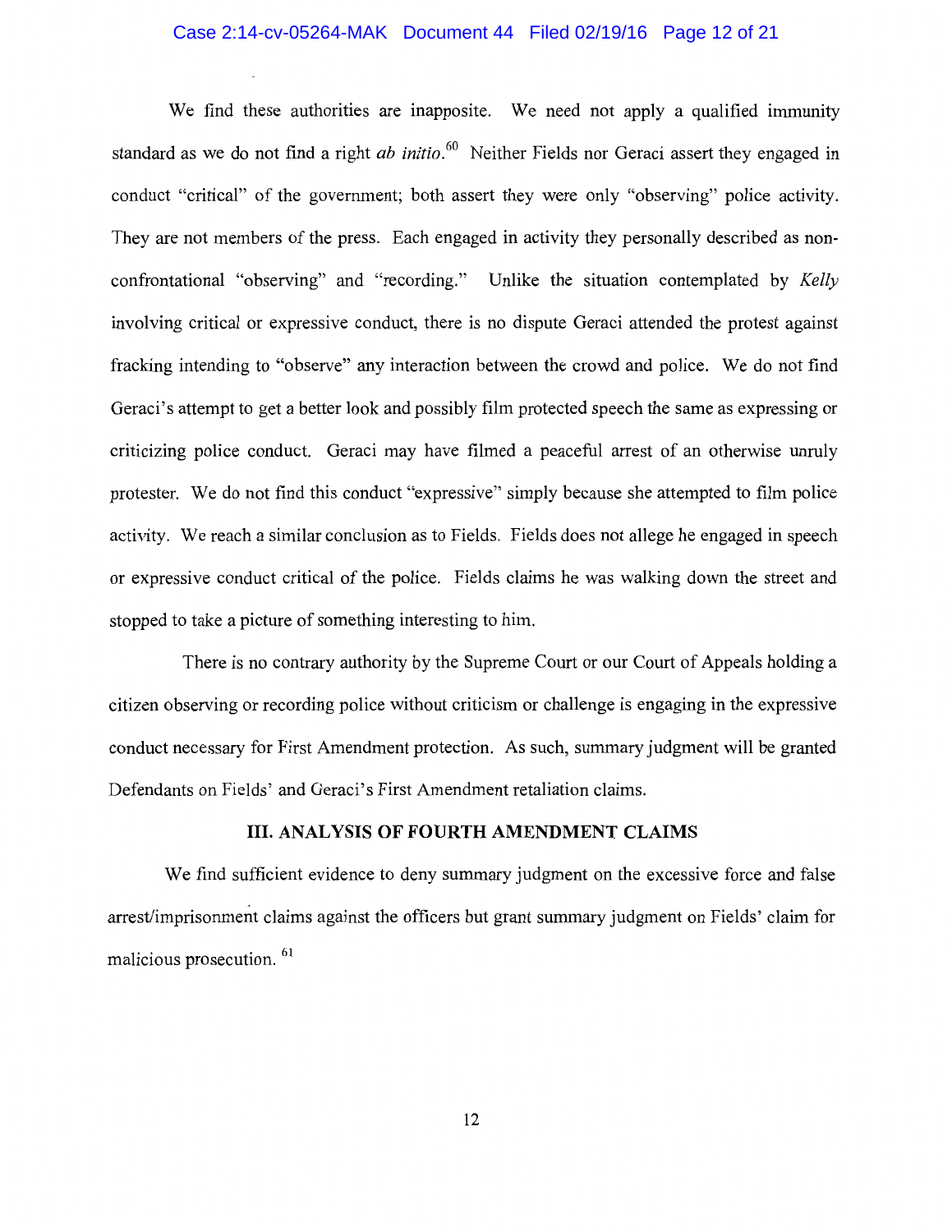# **A. Fields' claims against Sisca for false arrest and unreasonable search will proceed to trial.**

Fields claims Officer Sisca, in violation of the Fourth Amendment, conducted an unlawful search which caused him to suffer injury.<sup>62</sup> Officer Sisca contends there is no evidence to support Fields' claim anyone searched his phone, and summary judgment is warranted on the Fields' claim.<sup>63</sup> If the non-moving party "fails to make a showing sufficient to establish the existence of an element essential to that party's case, and on which that party will bear the burden at trial," summary judgment is appropriate. <sup>64</sup>

We must consider Plaintiff's evidence and all reasonable inferences which may be drawn from it, in the light most favorable to the non-moving party.<sup>65</sup> Fields' testimony constitutes sufficient evidence from which a jury could find in his favor. It is not our role to weigh the disputed evidence and decide which is more probative, or to make credibility determinations.<sup>66</sup> The disputed evidence must be resolved by a jury.

# **B. We grant summary judgment on Fields' malicious prosecution claim.**

Defendants seek summary judgment on Fields' malicious prosecution claim. A constitutional claim for malicious prosecution stems from the Fourth Amendment and 1s "intended to redress [ ] the deprivation of liberty accompanying prosecution, not prosecution itself."<sup>67</sup> To prevail on a malicious prosecution claim under §1983, Fields must show (1) the officers initiated a criminal proceeding; (2) the criminal proceeding ended in his favor; (3) officers initiated the proceeding without probable cause; (4) officers acted maliciously or for a purpose other than bringing Fields to justice; and, (5) the officers deprived Fields of liberty consistent with the concept of seizure as a consequence of a legal proceeding.<sup>68</sup> Where plaintiff fails to proffer evidence on any one of the five prongs, the malicious prosecution claim fails as a matter of law.<sup>69</sup> The parties dispute the last element.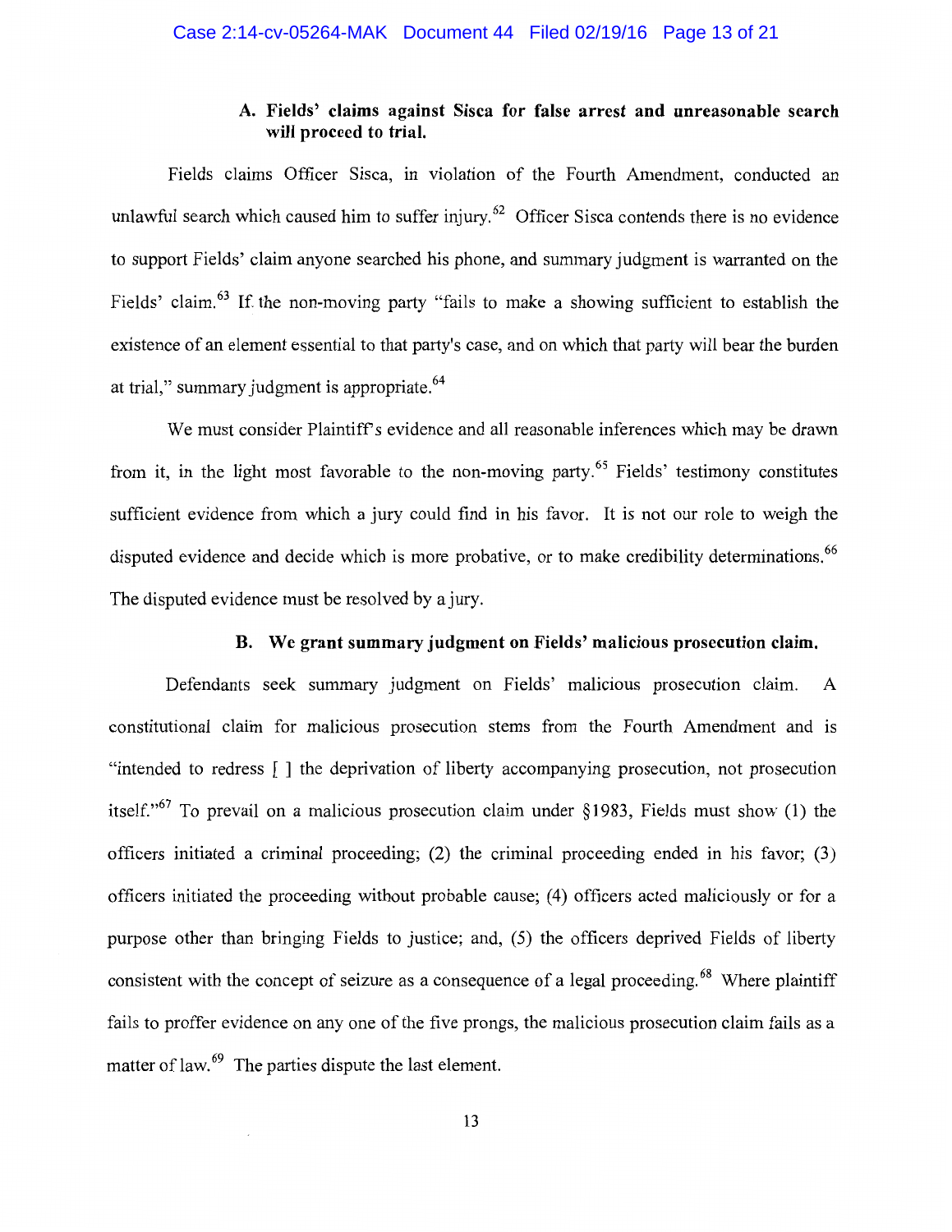## Case 2:14-cv-05264-MAK Document 44 Filed 02/19/16 Page 14 of 21

The last element of a malicious prosecution claim requires Fields show "some deprivation of liberty consistent with the concept of 'seizure"' as a consequence of a legal proceeding.<sup>70</sup> Where the alleged deprivation of liberty is not "as a consequence of a legal proceeding" it cannot give rise to a malicious prosecution claim.<sup>71</sup>

Fields has no evidence Defendants deprived him of a liberty *"as a consequence* of a legal proceeding."<sup>72</sup> The facts show Officer Sisca detained Fields, placing him in the police van for a period of time *before* issuing a citation. Where arrest and custody occurred prior to initiation of legal proceedings, the arrest "cannot be said to have been a seizure as a consequence of the alleged malicious prosecution."<sup>73</sup> We deny summary judgment on Geraci's excessive force claim.

# **C. Geraci may proceed to trial on her excessive force claim.**

Geraci claims Officers Brown, Barrow, Jones and Smith violated her Fourth Amendment right to be free from excessive force.<sup>74</sup> Defendants Barrow, Jones and Smith each move for summary judgment arguing there is no evidence of physical contact with Geraci.<sup>75</sup>

To establish a claim for excessive force under the Fourth Amendment, Geraci must show that a "seizure" occurred and it was unreasonable.<sup>76</sup> A seizure occurs when police restrain a citizen through physical force or show of authority, and occurs only when a reasonable person would have believed she was not free to leave a situation.<sup>77</sup>

Barrow, Jones and Smith did not physically contact Geraci. The question is whether they should have intervened. Police officers have a duty to protect a victim from another officer's use of excessive force if there is a reasonable and realistic opportunity to intervene.<sup>78</sup> An officer is only liable for failing to intervene if Geraci can show: (1) another officer violated her constitutional rights; (2) the officer had a reason to believe that his colleague was committing a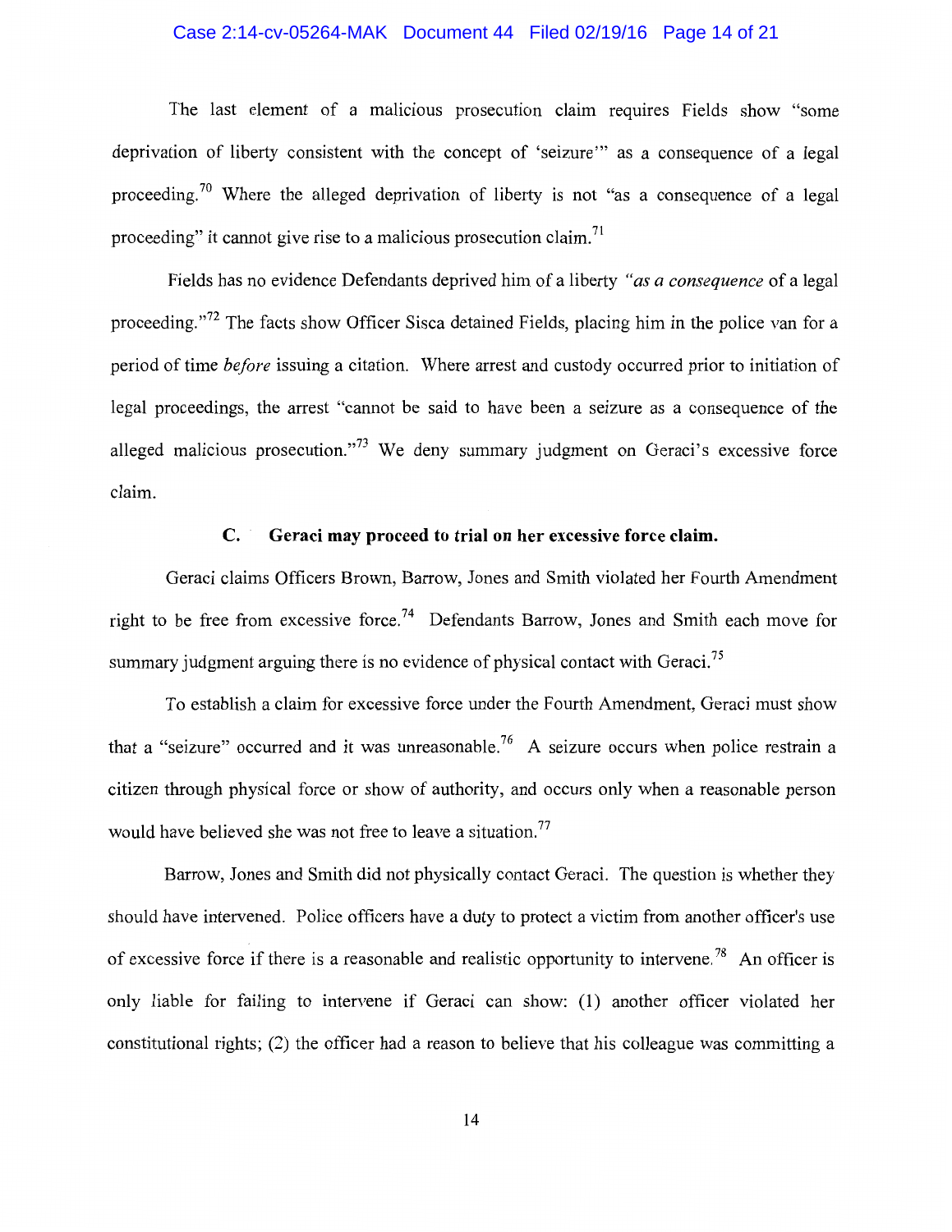#### Case 2:14-cv-05264-MAK Document 44 Filed 02/19/16 Page 15 of 21

constitutional violation; and  $(3)$  he had a reasonable and realistic opportunity to intervene.<sup>79</sup> Officers only have an opportunity to intervene when excessive force is used in the officer's presence or if the officer saw his colleague use excessive force and had time to intervene.<sup>80</sup>

Geraci adduced evidence, through pictures, of officers near the scene. She adduced the officers' admission they witnessed Officer Brown's conduct toward her.<sup>81</sup> We cannot make factual findings as to whether these officers knew of the extent of Officer Brown's conduct towards Geraci and had a reasonable and realistic opportunity to intervene.

Viewing the adduced evidence in her favor as we must at this stage, Geraci directs us to sufficient facts from which a jury could conclude Officers Barrow, Smith and Jones failed to intervene in Officer Brown's alleged use of excessive force.

## **IV. CONCLUSION**

We have not found, and the experienced counsel have not cited, any case in the Supreme Court or this Circuit finding citizens have a First Amendment right to record police conduct without any stated purpose of being critical of the government. Absent any authority from the Supreme Court or our Court of Appeals, we decline to create a new First Amendment right for citizens to photograph officers when they have no expressive purpose such as challenging police actions. The citizens are not without remedy because once the police officer takes your phone, alters your technology, arrests you or applies excessive force, we proceed to trial on the Fourth Amendment claims.

We also find Fields and Geraci adduced competent evidence precluding summary judgment under the Fourth Amendment challenging Officer Sisca's arrest and search and seizure of Fields' cell phone and for the officers' excessive force upon Geraci. Fields did not adduce evidence to sustain a malicious prosecution claim. At oral argument, Plaintiffs conceded a lack of supervisory liability against the City for their arrest, search, seizure and excessive force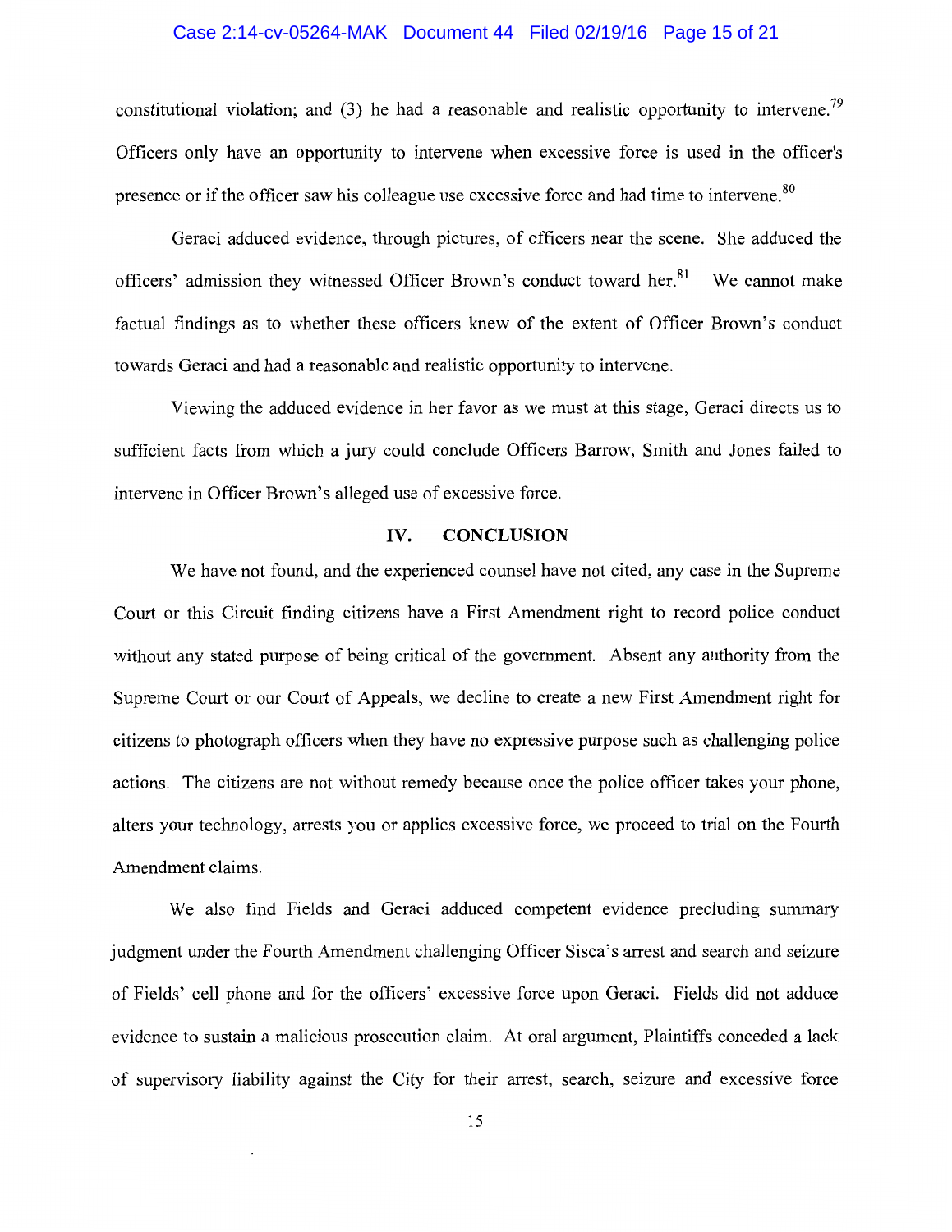# Case 2:14-cv-05264-MAK Document 44 Filed 02/19/16 Page 16 of 21

claims. In the accompanying Order, we partially grant the Defendants' motion for summary judgment and trial will proceed on: Fields' claims for unreasonable search and false arrest against Officer Sisca and Geraci's claim for excessive force against the four officers.

 $2$  App. 32

<sup>3</sup> App. 56

4 App. 35

 $<sup>5</sup>$  App. 36</sup>

 $6$  App. 37

 $^7$  *Id.* 

 $8$  App. 33

 $9$  App. 41

 $10$  SOF ¶34.

 $11$  SOF ¶35.

 $12$  App. 9

 $^{13}$  *Id.* 

 $14$  SOF ¶36-37; Compl. ¶12.

 $15$  App. 9

16 App. 539, 719-20, 844, 910

 $17$  SOF ¶38.

 $18$  SOF  $\P$ 40-41, App. 32-33.

<sup>19</sup> SOF ¶45; Compl. ¶34-35.

 $20$  SOF  $\P$ 44; App. 9

<sup>&</sup>lt;sup>1</sup> The Court's Policies require a Statement of Undisputed Material Facts ("SOF") and Appendix ("App.") filed in support of a summary judgment motion. SOF  $\P$ 28-29.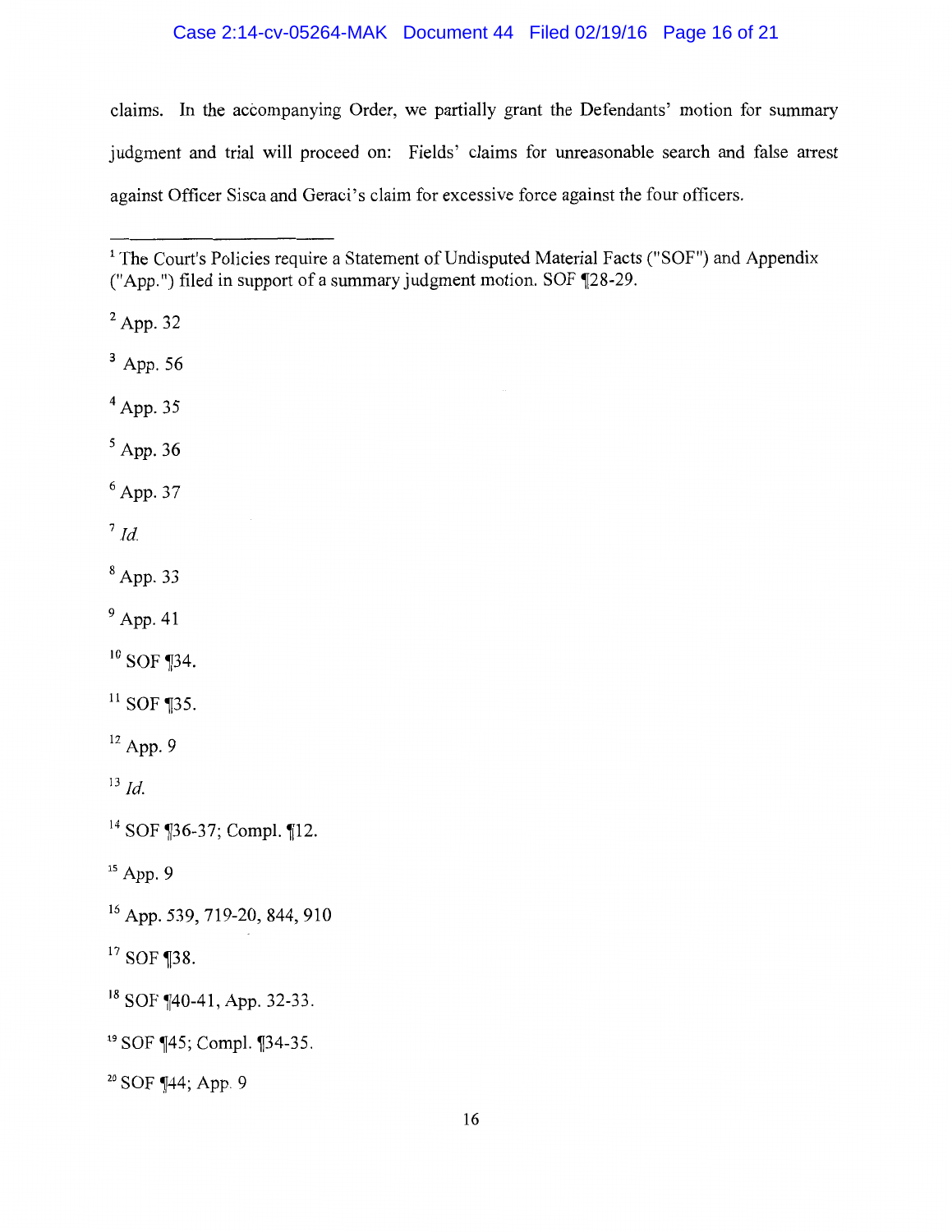$21$  SOF  $\P{45$ ; Compl.  $\P{44, 49}$ .

 $22$  App. 11

 $23$  App. 12

<sup>24</sup> At the parties' request we consolidated the cases for discovery, dispositive motions and possibly trial.

<sup>25</sup>*Monell v. Dep't of Soc. Servs. of City of New York,* 436 U.S. 658, 659 (1978).

<sup>26</sup>*Rauser v. Horn,* 241 F.3d 330, 333-334 (3d Cir.2001) (quoting *Mount Healthy Bd. of Ed. v. Doyle,* 429 U.S. 274 (1977)); *Thomas v. Independence Twp.,* 463 F.3d 285, 296 (3d Cir.2006).

<sup>27</sup> Neither Fields nor Geraci allege or offer evidence their conduct expressed criticism of police activity; each maintain the mere act of observing and recording is entitled to First Amendment protection. The act of "observing and recording," Plaintiffs contend, is a fundamental constitutional right protected by the First Amendment.

<sup>28</sup>*Heffernan v. City of Paterson,* 777 F.3d 147, 152 (3d Cir. 2015) (speech need not be a message communicated verbally because "expressive conduct is protected under the First Amendment.") *cert. granted,* -- U.S.--, 136 S. Ct. 29 (2015).

<sup>29</sup>*United States v. O'Brien,* 391 U.S. 367, 376 (1968); *see also Texas v. Johnson,* 491 U.S. 397, 404 (1989); *Spence v. Washington,* 418 U.S. 405, 409 (1974).

<sup>30</sup>*Tenafly Eruv Ass 'n, Inc. v. Borough of Tenafly,* 309 F.3d 144, 161 (3d Cir. 2002) (citing *Clark v. Community for Creative Non-Violence,* 468 U.S. 288, 293, n.5 (1984)).

<sup>31</sup>*Heffernan, supra* at 152 (quoting *Texas v. Johnson,* 491 U.S. at 404).

<sup>32</sup>*Id.* (quoting *Tenafly,* 309 F.3d at 161).

<sup>33</sup>*Johnson,* 491 U.S. at 404.

<sup>34</sup> Tenafly, 309 F.3d at 158 (quoting *Spence v. Washington*, 418 U.S. at 409-10); *Troster v. Pa.State Dept. of Corrections,* 65 F.3d 1086, 1090 (3d Cir. 1995)).

 $35$  *Id.* 

<sup>36</sup>*Kelly v. Borough of Carlisle,* 622 F.3d 248, 260 (3d Cir. 2010) (quoting *Gilles v. Davis,* 427 F.3d 197, 204 n.14 (3d Cir. 2005) (citing *Smith v. City of Cumming,* 212 F.3d 1332, 1333 (11th Cir. 2000)).

 $37$  *Id.*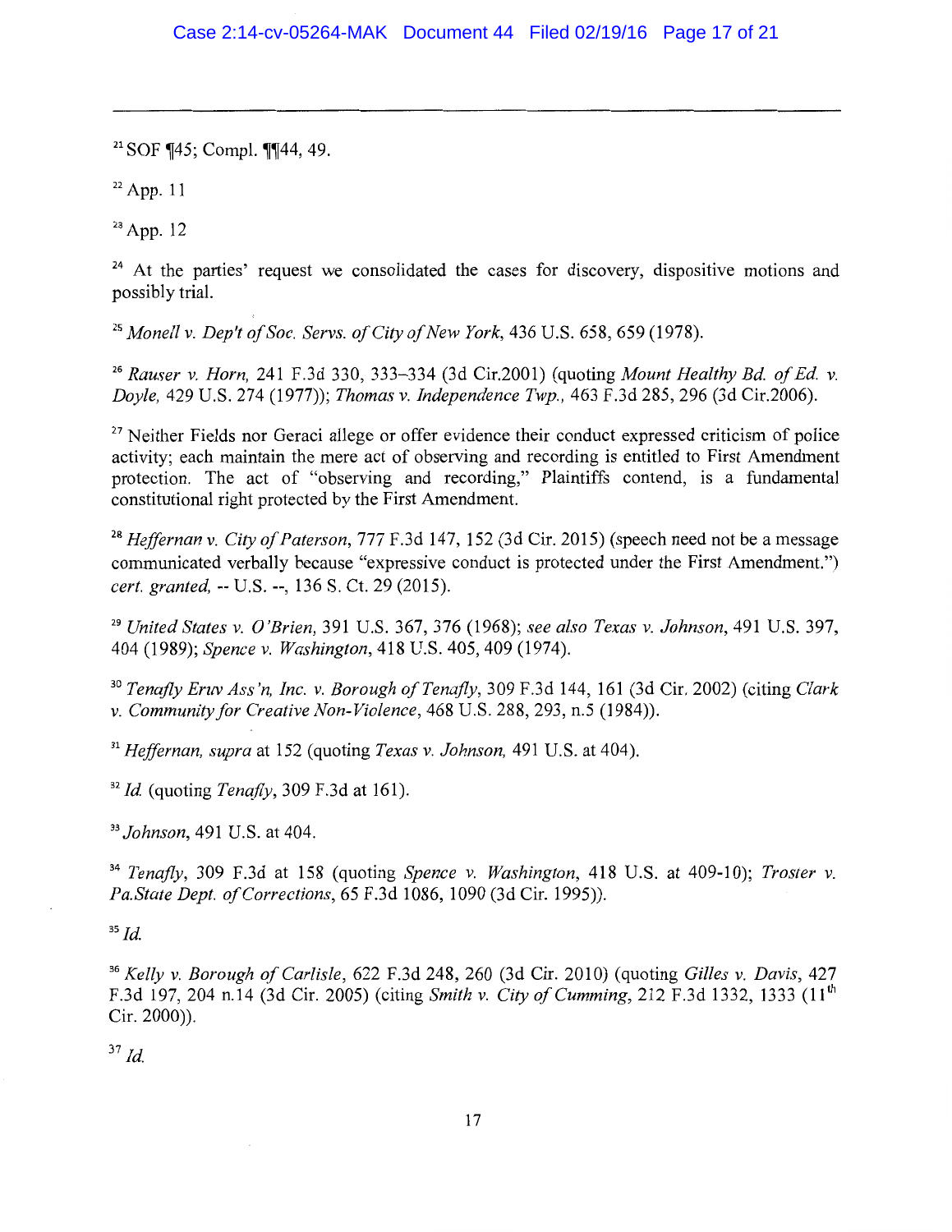<sup>38</sup> These opinions discuss constitutional rights in the context of evaluating qualified immunity to police officers. *Kelly, supra,* 622 F.3d at 260 ("we have not addressed directly the right to videotape police officers"); *Gilles* 427 F.3d at 221, n. 14 ("videotaping or photographing the police in the performance of their duties on public property may be a protected activity ... photography or videography that has a communicative or expressive purpose enjoys some First Amendment protection."); *Whiteland Woods v. Township of W Whiteland,* 193 F.3d 177, 183 (3d Cir. 1999)("[Plaintiff] does not allege [defendant] interfered with its speech or other expressive activity. Rather, the alleged constitutional violation consisted of a restriction on [plaintiffs] right to receive and record information."). *See also Snyder v. Daugherty,* 899 F.Supp.2d 391, 413-14 (W.D.Pa. 2012)("There is no clearly established, 'unfettered' constitutional right, in generalized terms, under the First, Fourth, or any other Amendment, to record police officers in the performance of their duties."); *Pomykacz v. Borough of West Wildwood,* 438 F.Supp.2d 504, 513, n. 14 (D.N.J. 2006)("An argument can be made that the act of photographing, in the abstract, is not sufficiently expressive or communicative and therefore not within the scope of First Amendment protection – even when the subject of the photography is a public servant.").

<sup>39</sup>*True Blue Auctions v. Foster,* 528 F. App'x 190 (3d Cir. 2013).

<sup>40</sup>*Id.* at 192.

<sup>41</sup>*Id.* at 193.

<sup>42</sup>*Fleck v. Trustees of Univ. of Pennsylvania,* 995 F. Supp. 2d 390, 403 (E.D. Pa. 2014)

<sup>43</sup>*Gaymon v. Borough of Collingdale,* No. 14-5454, 2015 WL 4389585 (E.D. Pa. July 17, 2015)

<sup>44</sup>*Id.* (quoting *City of Houston, Texas v. Hill,* 482 U.S. 451, 461 (1987))(intemal citations omitted).

<sup>45</sup>*Robinson v. Fetterman,* 378 F. Supp. 2d 534 (E.D. Pa. 2005).

<sup>46</sup>*Montgomery v. Killingsworth,* No. 13-256, 2015 WL 289934 (E.D. Pa. Jan. 22, 2015).

<sup>47</sup>*Robinson,* 378 F. Supp. 2d at 541.

48 In *Montgomery v. Killingsworth,* Judge Yohn analyzed these consolidated cases under a qualified immunity rubric and ultimately found no "clearly established" right to observe and record police, leaving the question to be resolved and decided by the court of appeals. In line with the guidance from the Third Circuit, these cases held plaintiffs' expressive conduct does fall within these protections, but activity not deemed 'expressive' probably did not. Ultimately, the court did not have to decide whether the expressive conduct *was* constitutionally protected because defendants, all individual officers, were given qualified immunity. The City of Philadelphia was dismissed by stipulation of the parties.

<sup>49</sup>*Montgomery, supra* at \*6 (citing *City of Houston).*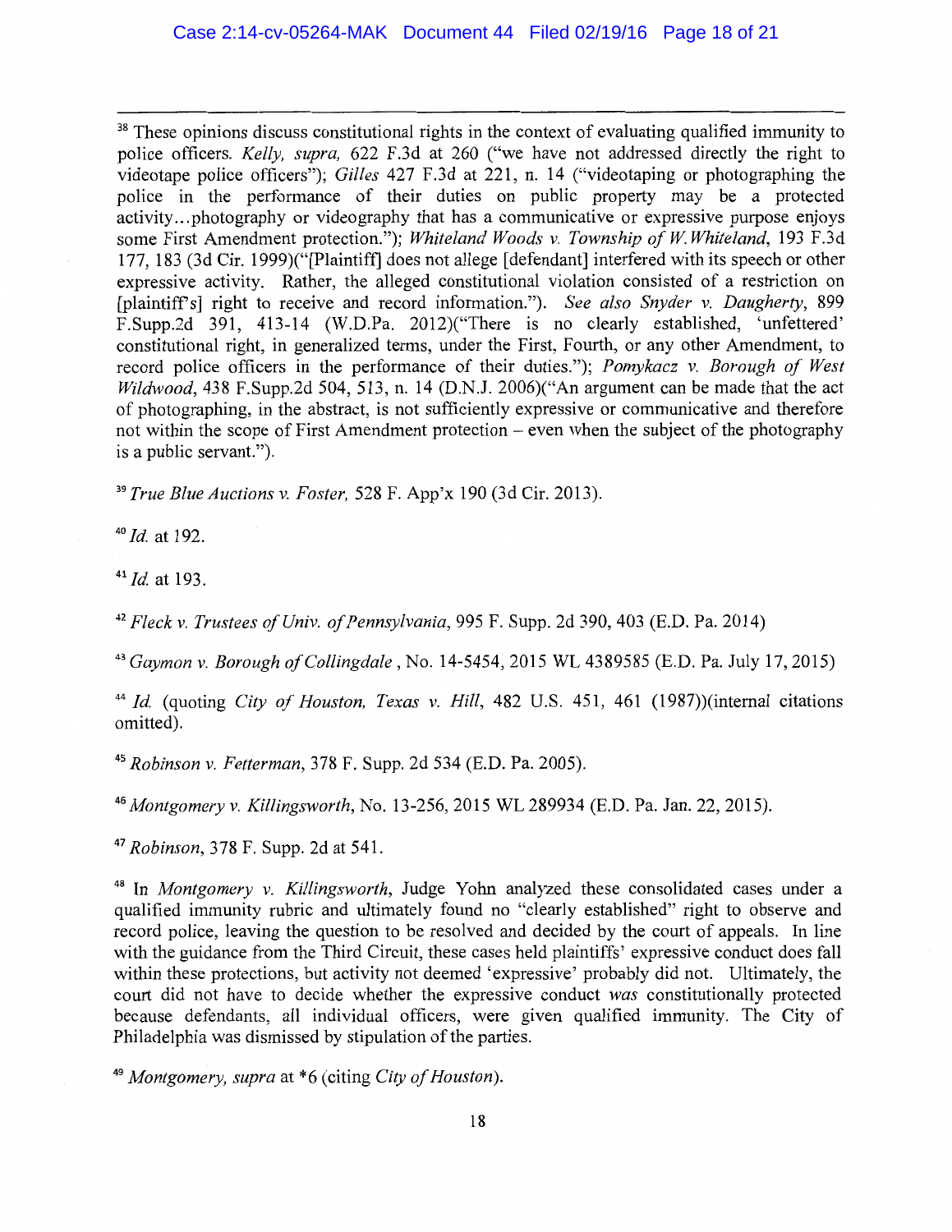<sup>50</sup>*Id.* at \*7 (citing *Chaplinsky v. State of New Hampshire,* 315 U.S. 568, 572 (1942)).

<sup>51</sup>*Colten v. Kentucky,* 407 U.S. 104, 107 (1972).

<sup>52</sup>*Montgomery, supra* at \*7.

<sup>53</sup>*See e.g. Damiano v. Scranton Sch. Dist.,* No. 13-2635, 2015 WL 5785827, at \*14 (M.D. Pa. Sept. 30, 2015)(summary judgment warranted where plaintiffs did not allege or produce facts to support a claim they engaged in First Amendment protected conduct).

<sup>54</sup>*Smith v. Cunning,* 212 F.3d 1332, 1333 (1 lth Cir.2000)

ss *Id.* at 1333.

<sup>56</sup>*Glik v. Cunniffe,* 655 F.3d 78 (1st Cir.2011); *Fordyce v. City of Seattle,* 55 F.3d 436, 439 (9th Cir.1995). In *Glik,* the plaintiff expressed concern police were using excessive force arresting a young man in a public park and began recording the arrest on his cell phone and the police then arrested plaintiff. Affirming the district court and rejecting officers' claim of qualified immunity, the court of appeals held qualified immunity did not apply to officers because it was clearly established, "gathering information about government officials in a form that can readily be disseminated to others serves a cardinal First Amendment interest in protecting and promoting 'the free discussion of governmental affairs."' *Id.* at 82 (citing *Mills v. Alabama,* 384 U.S.214 (1966)). In *Fordyce,* the court mentioned a "First Amendment right to film matters of public interest," although the right was not clearly established for purposes of qualified immunity because state privacy laws prohibiting electronic recording without permission did not clearly impact these rights. Notably, the plaintiff in *Fordyce* claimed he was recording a public protest for a local news station. Recently, in *Adkins v. Limtiaco,* the court of appeals found a clearly established constitutional right to photograph the scene of an accident during a police investigation. 537 F. App'x 721 (9th Cir. 2013) (citing *City of Houston v. Hill,* 482 U.S. 451, 461 (1987)).

<sup>57</sup>*Garcia v. Montgomery County, Maryland,* No. 12-3592, 2015 WL 6773715 (D.Md. Nov. 5, 2015).

<sup>58</sup>*Id.* at \*8.

59 Seth F. Kreimer, *"Pervasive Image Capture and the First Amendment: Memory, Discourse, and the Right to Record,"* 159 U.Pa.L.Rev. 335, 377 (2011).

<sup>60</sup> As our Court of Appeals noted today in reviewing qualified immunity, we must initially ask "[w]hat is the right here?" *Mammaro v. New Jersey Div. of Child Prat. and Permanency,* No. 15- 1448, slip op. at 9 (3d Cir. Feb. 19, 2016)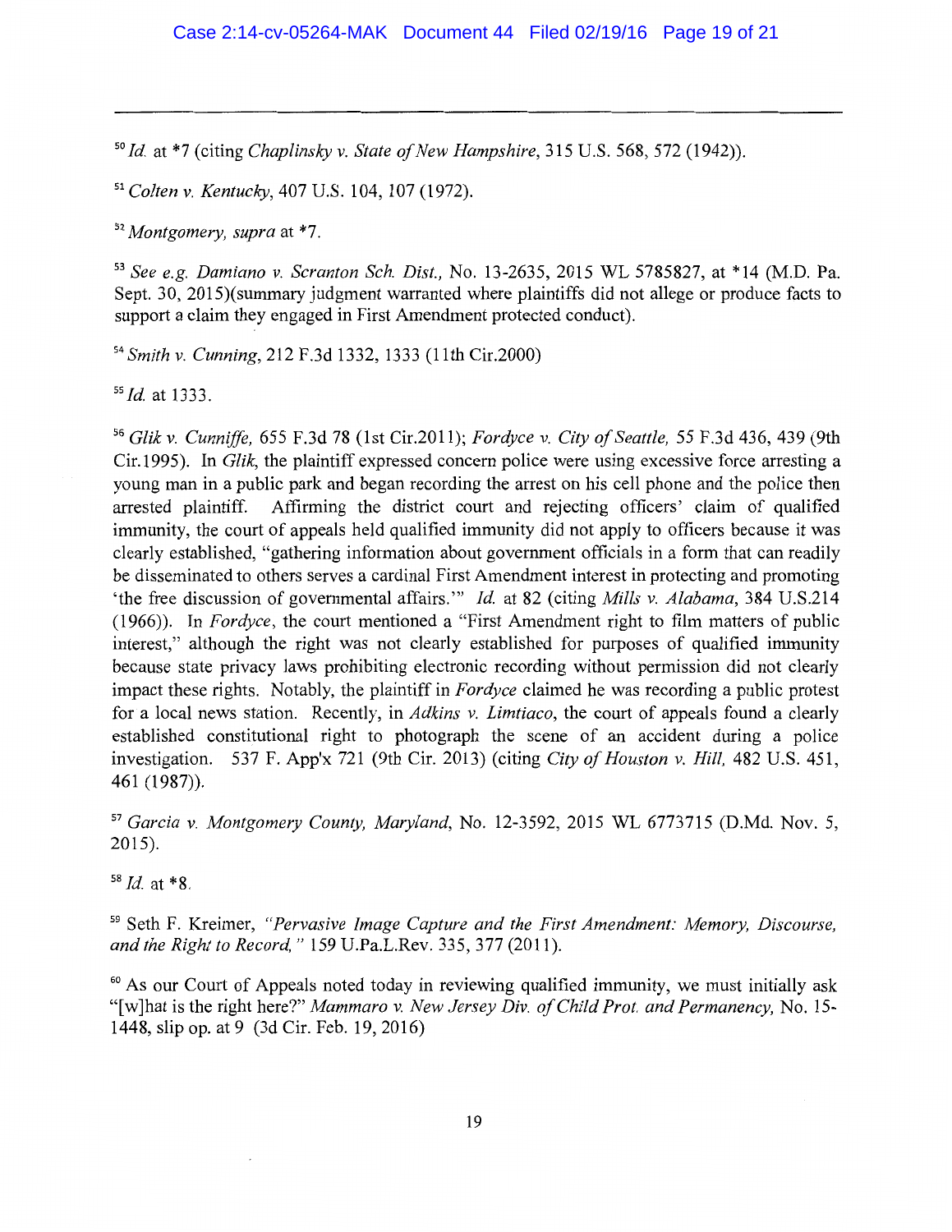<sup>61</sup> Fields' and Geraci's counsel withdrew any Fourth Amendment supervisory liability claim during oral argument. Accordingly, we do not consider whether the City may be liable for failure to train and/or supervise officers in responding to incidents where citizens observed, recorded or photographed them in a manner violating the Fourth Amendment.

 $62$  Fields also claims Officer Sisca violated his Fourth Amendment right to be free from arrest and imprisonment without probable cause. Officer Sisca concedes there are disputed facts for the jury to resolve and does not seek summary judgment on these claims.

<sup>63</sup> A party may meet its summary judgment burden by "pointing out... there is an absence of evidence to support the nonmoving party's claims." *Cichonke v. Bristol Twp.,* No. 14-4243, 2015 WL 8764744, at \*8 (E.D. Pa. Dec. 14, 2015) (citing *Celotex Corp. v. Catrett,* 477 U.S. 317, 325 (1986).

<sup>64</sup>*Celotex,* 477 U.S. at 322.

<sup>65</sup>*Matsushita Elec. Indus. Co. v. Zenith Radio Corp.,* 475 U.S. 574, 587 (1986) (citing *United States v. Diebold, Inc.,* 369 U.S. 654, 655 (1962)); *Tigg Corp. v. Dow Corning Corp.,* 822 F.2d 358, 361 (3d Cir. 1987).

<sup>66</sup>*Boyle v. Cty. of Allegheny,* 139 F.3d 386, 393 (3d Cir. 1998) (citing *Petruzzi's !GA Supermkts., Inc. v. Darling-Del. Co. Inc.,* 998 F.2d 1224, 1230 (3d Cir. 1993)).

<sup>67</sup>*White v. Glenn,* No. 13-984, 2014 WL 5431200, at \*2 (E.D. Pa. Oct. 27, 2014) (citing *DiBella v. Borough of Beachwood,* 407 F.3d 599, 603 (3d Cir.2005)).

<sup>68</sup>*Johnson v. Knorr,* 477 F.3d 75, 81-82 (3d Cir.2007); *Blythe v. Scanlan,* No. 14-7268, 2015 WL 4743786, at \*3 (E.D. Pa. Aug. 11, 2015); *see also Estate of Smith v. Marasco,* 318 F.3d 497, 521 (3d Cir. 2003).

<sup>69</sup>*Domenech v. City of Phila.,* No. 06-1325, 2009 WL 1109316, at \*9 (E.D.Pa. Apr.23, 2009), *affd,* 373 F. App'x 254 (3d Cir.2010).

<sup>70</sup>*Gallo v. City of Phila.,* 161 F.3d 217, 222 (3d Cir.1998), *as amended,* (Dec. 7, 1998).

<sup>71</sup>*White, supra* at \*2 (no deprivation of liberty consistent with seizure in violation of Fourth Amendment where only in custody prior to initiation of legal proceedings).

<sup>72</sup>*Johnson,* 477 F.3d at 81-82 (emphasis added); *see also Gallo,* 161 F.3d at 222.

<sup>73</sup>*White, supra* at \*3-4; *see also Lopez v. Maczko,* No. 07-1382, 2007 WL 2461709, at \*3 (E.D.Pa. Aug. 16, 2007) (no facts supporting seizure as a consequence of legal proceeding where only seizure alleged is arrest which occurred prior to initiation of criminal proceedings); *Luck v. Mount Airy No. 1, LLC, 901 F.Supp.2d 547, 556 (M.D.Pa.2012) (no deprivation of liberty as a* result of a legal proceeding where plaintiffs "only recite facts pertaining to their seizure and arrest prior to the institution of a legal proceeding.").